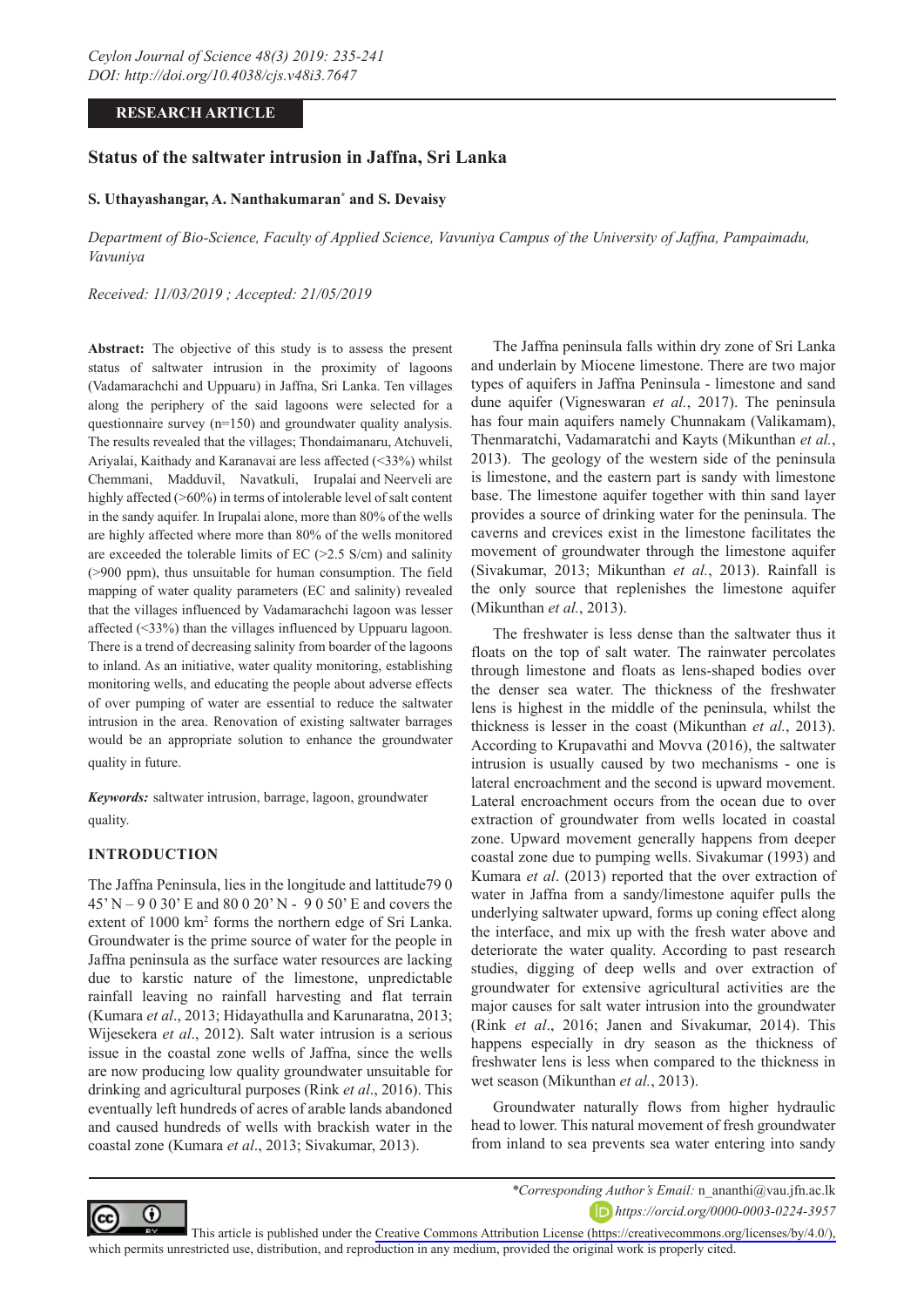aquifer in the coastal region (Barlow, 2003). According to Ghyben-Herzberg lens, a saltwater interface generally be exist 40 m below the mean sea level (MSL). In case of extraction of fresh water i.e., reduction in the freshwater volume, the reduced volume would be compensated by saltwater (Mikunthan *et al.,* 2013). Maintaining a seaward hydraulic gradient and the sufficient freshwater recharge flowing into the sea is essential to minimize the intrusion of seawater into freshwater aquifer (Oladapo *et al.*, 2014). The construction of saltwater barrages (which is considered as saltwater barriers) across the sea mouth is one of the techniques to maintain seaward hydraulic head, thereby let the intruded seawater to move backward from inland to sea. This eventually reduces the seawater intrusion into groundwater.

Jaffna peninsula has two major saltwater lagoons – Vadamarachchi and Uppuaru with the surface areas of 75 km<sup>2</sup> and 25 km<sup>2</sup> respectively (Sivakumar, 2013). These lagoons are replenished by North East monsoon rains from the commanding area of about 50% of the peninsula (Arumugam, 2013). Construction of saltwater barrages across the said lagoons would be a measure to reduce intrusion of saline water into the sandy aquifer in the coast. In this context, Thodaimanaru barrage (1947 – 1953) and Ariyalai barrage (1955) were built across the Vadamarachchi lagoon, and Uppuaru lagoon to convert the respective lagoons to freshwater bodies (Sivakumar, 2013). Followed by these, there were noticeable benefits

observed and many saline wells became potable water wells. However, by year 2000, the prolonged negligence and improper management of the saltwater barrages of the said lagoons affected their functionality i.e., the barrages were no longer capable to hold freshwater in the lagoon. This resulted in sea water entering into the Vadamarachchi and Upparu lagoons and eventually aggravated saltwater encroachment which turned more saline wells in the sandy aquifers (Janen and Sivakumar, 2014).

As the Jaffna peninsula depends on groundwater resources, ensuring the sustainability of the fresh water resource is vital. As an initiative, the renovation of said barrages is under construction in which 80% of the Thondaimanaru barrage was completed (Fernandopulle, 2018). In this juncture, the need on the study on the quality of drinking water in terms of salt content was highly emphasized in the previous researches. However, there is no previous researches on the quantitative assessment of drinking water in terms of EC and pH in the study area. In addition, determining the status of the saltwater intrusion is necessary in the study area as the saltwater barrages are not up-to-date. The objective of this research was to assess the existing level of salt water intrusion in an area which is highly influenced by Vadamarachchi lagoon and Uppuaru lagoon. In addition, the trend of decreasing groundwater salinity from the said two major lagoons also was studied to assess the direction of saltwater intrusion from barrages.



**Figure 1:** Study area showing the selected villages, barrages and sampling pattern.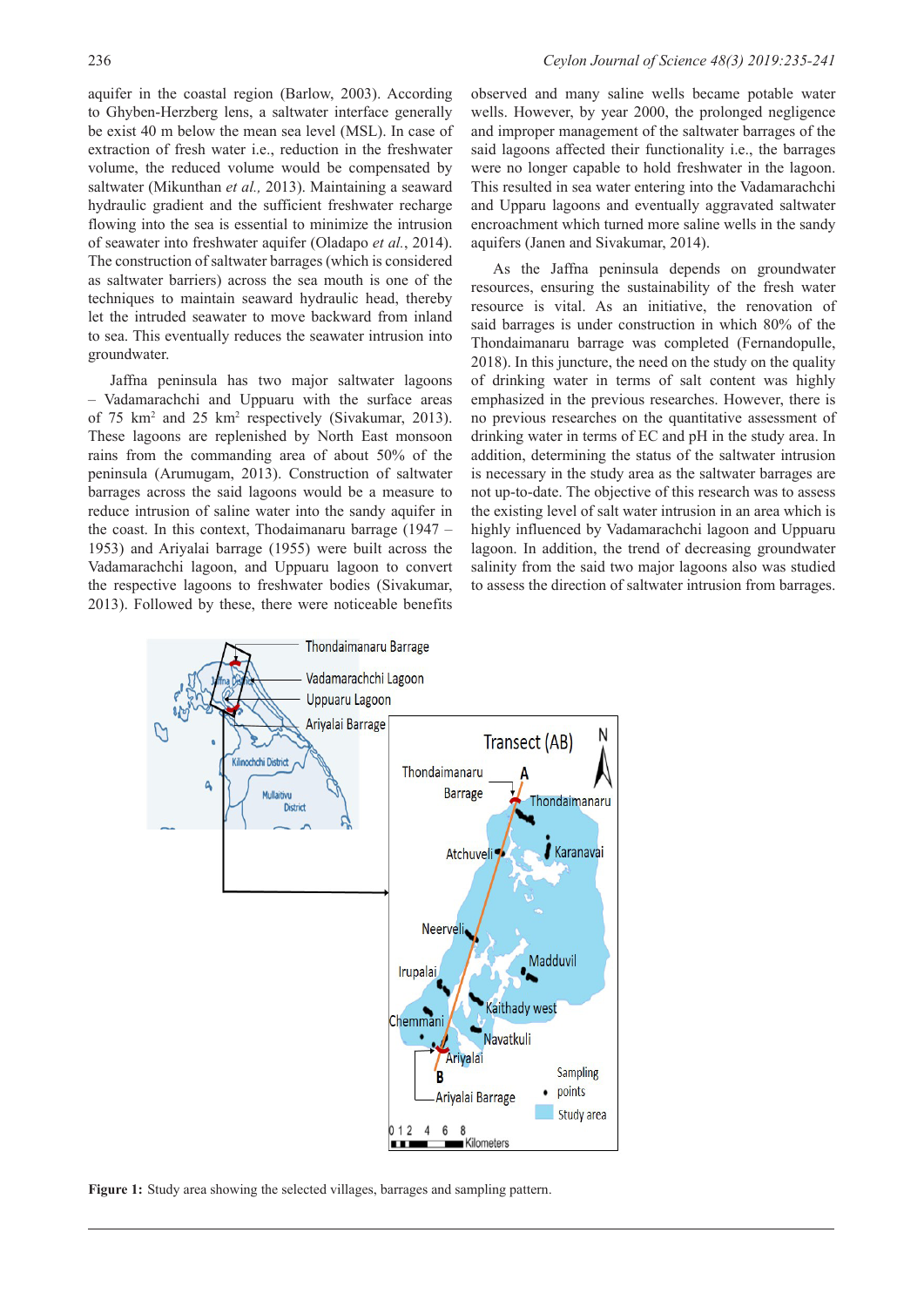### **METHODOLOGY**

#### **Selection of Study area**

The area extending along both sides of the selected approximately nine km long transect (AB) (Figure 1) which connects Thondaimanaru barrage and Ariyalai barrage was selected for this survey. This study was undertaken for 03 months (November 2016 to January 2017).Ten villages, Thodaimanaru, Atchuveli, Karanavai, Neervely, Kaithady west, Irupalai, Madduvil, Navatkuli, Chemmani and Ariyalai fall within the selected study area were considered for data collection (Figure 1). The total study area including the selected transect and sampling points is approximately 320 km<sup>2</sup>. The study area falls within the longitude and latitude northward 9°49'1.31"N and 80° 8'4.92"E southward 9°39'28.61"N and 80° 5'50.84".

#### **Sampling**

Google Earth Pro 7.3 was used to select the sampling points and fifteen points were randomly selected from each village, so that the total sample population of 150 households were selected from the whole study area. Google maps and Global Positioning systems (GPS) device were used to select, navigate, and to collect geo address of the sampling points for the field survey. All sampling points were selected perpendicular to the selected transect (Figure 1) maximum up to 2km from the lagoon. In every villages, the first sample was collected at the close proximity to the respective lagoon boarder whilst the last sample was collected towards inland. The distance between two consecutive sampling points was maintained at 100 – 200 m.

Among the ten villages selected and according to the proximity of village to the lagoons, the EC and the salinity of Thodamanaru, Atchuveli and Karanavai divisions were considered to be influenced by Vadamarachchi lagoon whilst the rest were considered to be influenced by Uppuaru lagoon.

### **Questionnaire survey and water sample collection**

During the field visits, questionnaire survey and water sample collection were carried out in all the 150 households. The questionnaire was comprised of around 30 questions focused to collect some basic information regarding the source of water used for drinking, irrigation, and any other activities by the households, quantity and quality of ground water and willingness to accept and consume by the sample population. This survey was conducted in three days by an enumerator who is an Environmental Science Graduate.

Water samples were collected from dug wells in clean dry sample bottles and transported to the laboratory of Central Environmental Authority, Jaffna for water quality analysis. During the 03 days of sample collection, no significant rainfall was recorded in the study area.

# **Water Quality Analysis**

EC and salinity are considered as the basic indicators to determine the degree of saltwater mixing into the groundwater (Sylus and Ramesh, 2015), such water quality parameters were determined for the collected water samples. The laboratory analysis was done on the same day of sample collection at the laboratory of the Central Environmental Authority, Jaffna. The measurements of EC and salinity were conducted by a Multi Parameter Water Quality Sonde, YASSONDE' probe (Model number: YSI 6820 V2, USA). It should be noted that maximum tolerable/permissible level for EC and salinity is not given in the WHO or SLS standards for drinking water. Hence the study used the standard value available at the URL: http:// www.google.lk/url?sa=t&source=web&rct=j&url=http:// mrccc.org.au/wp-content/uploads/2013/10/Water-Quality-Standards. The standard for salinity was obtained from EPA (2018) URL: https://www.epa.sa.gov.au/environmental\_ info/water\_quality/threats/salinity.

# **Mapping the spatial distribution of saltwater intrusion**

Arc GIS 10.2.2 was used as a tool for mapping the spatial distribution of groundwater salinity in the study area. The geo references obtained onsite during the field survey and the respective water quality parameters were used as inputs for the mapping. GPS receiver inbuilt with Samsung galaxy J5 (SM- J500F) was used to obtain the geo references via Google maps version 9.26.1.

# **RESULTS AND DISCUSSION**

#### **Questionnaire survey**

The results obtained from the questionnaire survey on the number of households utilize groundwater for drinking and irrigation purposes are illustrated in Table 1. It is observed that the number of households utilizes groundwater for irrigation is higher than the number of household for drinking purpose. The household not willing to use their own dug well water for drinking purpose are getting drinking water from pipe borne water supply as well as from community wells. Among the households surveyed, less than 50% (Table 1) of the households use the groundwater for drinking purpose mainly due to the elevated salinity as the water was not palatable. In addition, it is observed, the groundwater is being extensively used for irrigation purposes. This might further aggravate the saltwater intrusion in sandy (limestone) aquifers and eventually might end up with elevated salt content in the groundwater.

It was further noticed that only 20% of the households in Navatkuli, Irupalai, Chemmani, and Neerveli use groundwater for drinking purpose. In such villages EC and salinity levels are noticed to be highly elevated. Thus, the over extraction of water might have elevated the levels of salt content in the sandy aquifer.

### **Quality of groundwater**

#### *Influence of Vadamarachchi lagoon*

As shown in Figure 2, the EC and salinity levels of the groundwater of the sampled points were gradually decreased from the boarder of Vadamarachchi lagoon towards the center of the village. For example, in Thondaimaru, the EC and salinity measurements were 5.4 S/cm and 3190 ppm for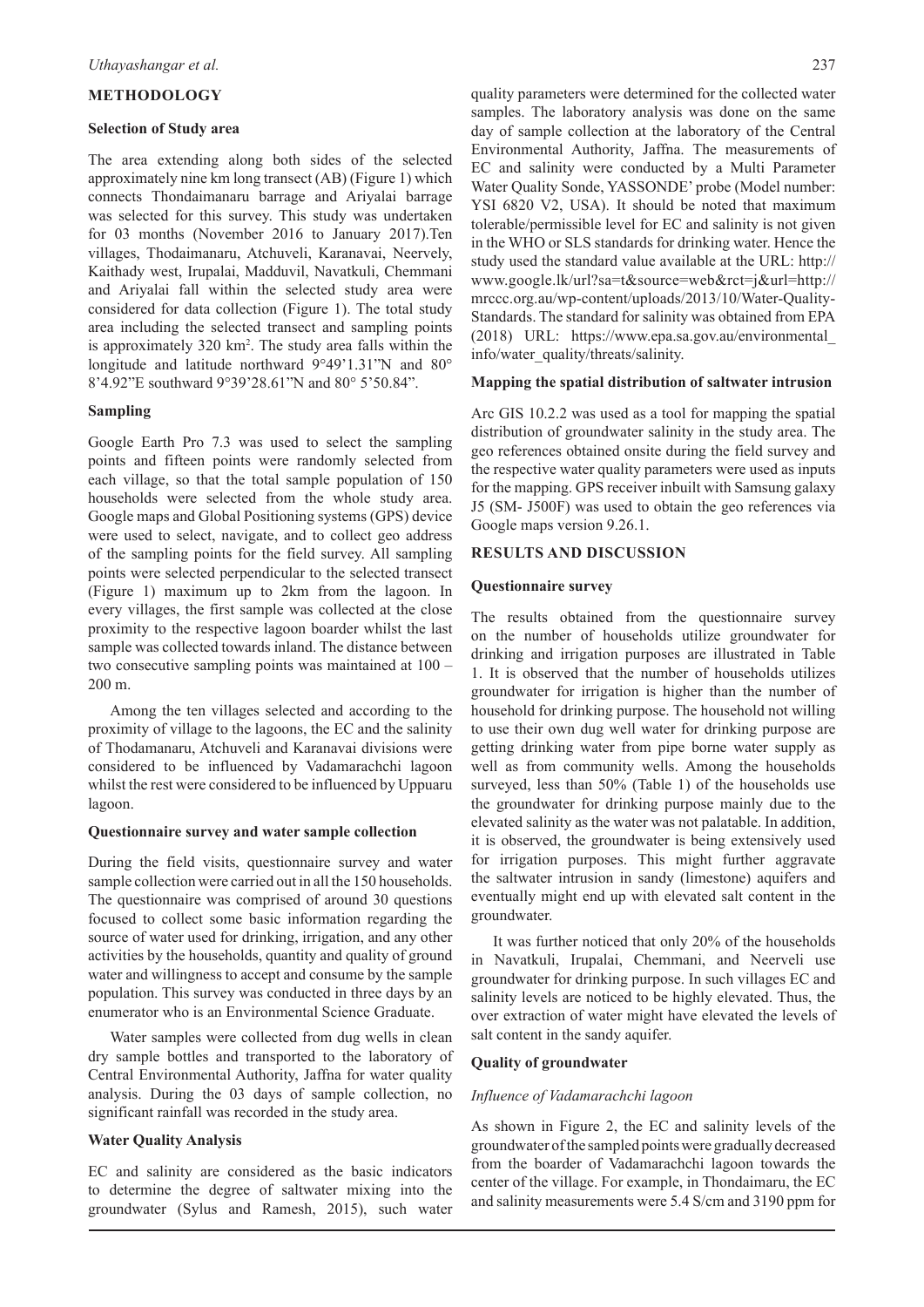**Table 1:** Number of households utilize their groundwater for drinking and irrigation purposes obtained from

Questionnaire survey

| Area          | <b>Drinking</b> | <b>Irrigation</b> |
|---------------|-----------------|-------------------|
| Thondaimanaru | 8               | 15                |
| Navatkuli     | 3               | 15                |
| Ariyalai      | 6               | 11                |
| Kaithady      | 7               | 10                |
| Irupalai      | 3               | 15                |
| Chemmani      | 3               | 13                |
| Neerveli      | 3               | 15                |
| Madduvil      | 4               | 15                |
| Karavanai     | 7               | 15                |
| Atchuveli     | 8               | 15                |



**Figure 2:** Water quality parameters of groundwater from Atchuveli, Thodaimanaru and Karanavai (a) EC (b) Salinity.

the first sample which was selected at the close proximity of the lagoon and 0.4 S/cm and 230 ppm for the last sample which was 2 km away from the first sample. The distance between the first and the last sample was 2 km.

Among the three villages (such as Thondaimanaru, Atchuveli and Karanavai) sampled 6.7%, 13.3% and 33.3% of wells were identified with intolerable levels of EC (< 2.5 S/cm) whilst 13.3%, 20%, and 33.3% were observed with intolerable levels of salinity (> 900 ppm) (Figure 2a and 2b). Karanavai is identified as highly affected village where five wells out of 15 are not suitable for human consumption as the salinity ( $>900$ mg/L) and EC ( $>2.5$  S/cm) are exceeded the standards (MRCCC, 2013).

### *Influence of Uppuaru lagoon*

The villages Navatkuli, Ariyalai, Kaithady, Irupalai, Chemmani, Neerveli, and Madduvil are considered to be influenced by Uppuaru lagoon. Similarly, the saline content of the well water is observed to be increasing with the decreasing of distance from the boundary of the said lagoon

(Figure 3). The villages Irupalai and Kaithady are located on either side of the lagoon but with the same distance from the lagoon. However, the EC and the salinity of most of the sampling points taken at village Irupalai are observed to be exceeded the maximum tolerable level, whilst most of the wells in Kaithady is within the tolerable level. The percentage of wells not suitable for human consumption in terms of EC and salinity are tabulated in Table 2.

According to this study, Irupalai, Navatkuli and Neerveli, Chemmani and Madduvil are observed to be highly affected by salt water intrusion effect as more than 60% of wells are identified with intolerable levels of either EC or salinity. The villages such as Ariyalai, Kaithady, Thondaimanaru, Atchuveli and Karanavai are the least affected areas where less than 33% of the wells are observed with more than maximum tolerable limits of EC and salinity (Table 2).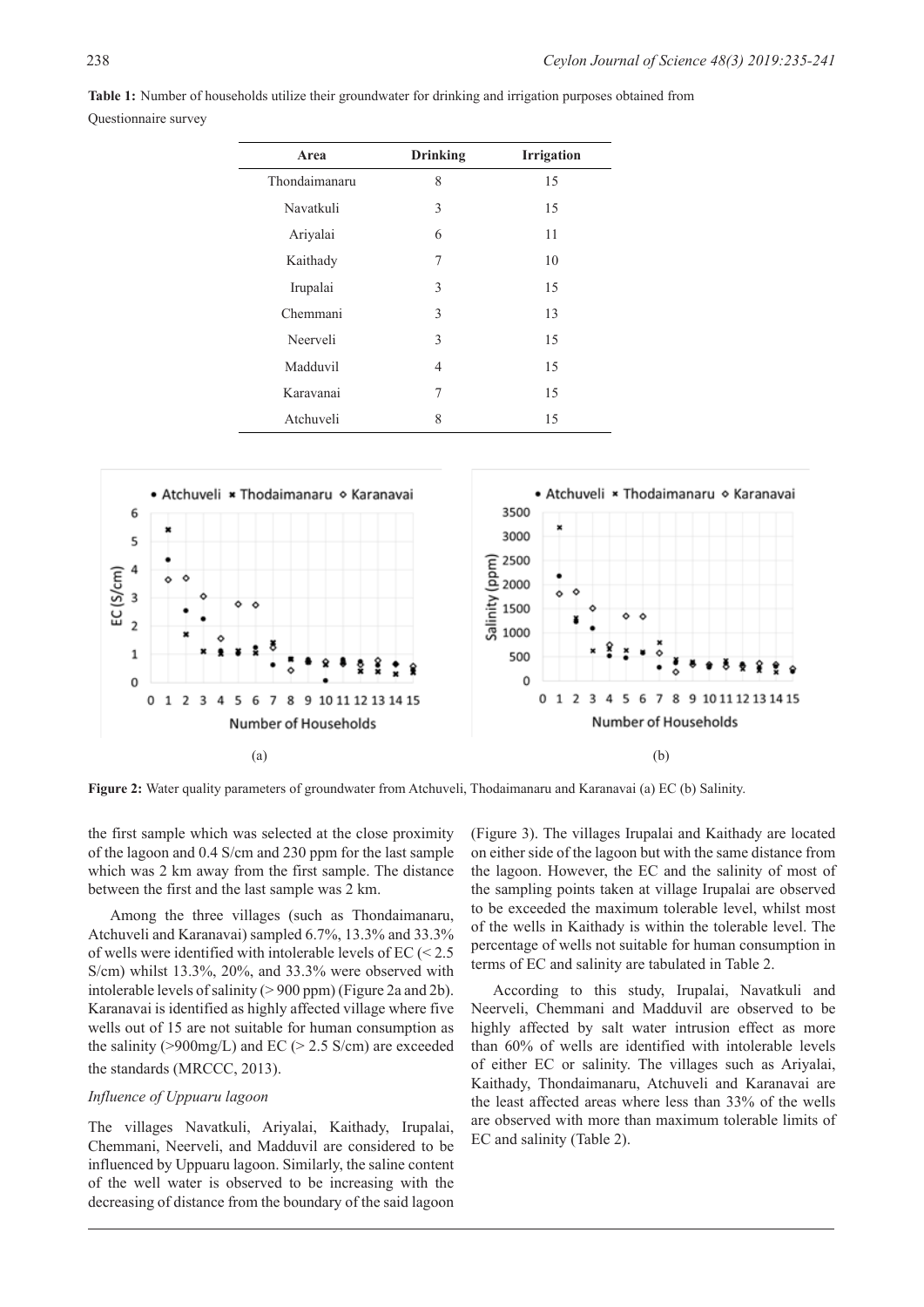| Influencing Lagoon<br>Villages                            |                                                             |   |   |   |  |  |                                                                                                |                      |  |              | Percentage of wells exceeded the maximum tolerable levels<br>based on EC and salinity measurements |                 |                |      |      |      |      |                                                                                                                   |  |  |  |  |                      |   |                      |                 |  |     |                                         |                      |      |  |    |  |                               |                |  |  |  |
|-----------------------------------------------------------|-------------------------------------------------------------|---|---|---|--|--|------------------------------------------------------------------------------------------------|----------------------|--|--------------|----------------------------------------------------------------------------------------------------|-----------------|----------------|------|------|------|------|-------------------------------------------------------------------------------------------------------------------|--|--|--|--|----------------------|---|----------------------|-----------------|--|-----|-----------------------------------------|----------------------|------|--|----|--|-------------------------------|----------------|--|--|--|
|                                                           |                                                             |   |   |   |  |  |                                                                                                |                      |  |              |                                                                                                    | $EC > 2.5$ S/cm |                |      |      |      |      |                                                                                                                   |  |  |  |  | Salinity $> 900$ ppm |   |                      |                 |  |     |                                         |                      |      |  |    |  |                               |                |  |  |  |
| Thondaimanaru<br>Vadamarachchi                            |                                                             |   |   |   |  |  |                                                                                                |                      |  |              |                                                                                                    |                 |                |      | 6.7  |      | 13.3 |                                                                                                                   |  |  |  |  |                      |   |                      |                 |  |     |                                         |                      |      |  |    |  |                               |                |  |  |  |
| Atchuveli                                                 |                                                             |   |   |   |  |  |                                                                                                |                      |  |              |                                                                                                    |                 |                |      | 13.3 |      |      | 20.0                                                                                                              |  |  |  |  |                      |   |                      |                 |  |     |                                         |                      |      |  |    |  |                               |                |  |  |  |
| Karanavai                                                 |                                                             |   |   |   |  |  |                                                                                                |                      |  |              |                                                                                                    |                 | 33.3           |      |      |      |      |                                                                                                                   |  |  |  |  |                      |   |                      |                 |  |     |                                         |                      |      |  |    |  |                               |                |  |  |  |
| Navatkuli<br>Uppuaru lagoon                               |                                                             |   |   |   |  |  |                                                                                                |                      |  |              |                                                                                                    |                 |                | 66.7 |      | 66.7 |      |                                                                                                                   |  |  |  |  |                      |   |                      |                 |  |     |                                         |                      |      |  |    |  |                               |                |  |  |  |
| Ariyalai                                                  |                                                             |   |   |   |  |  |                                                                                                |                      |  |              | 13.4                                                                                               |                 |                |      |      |      |      |                                                                                                                   |  |  |  |  |                      |   | 13.4                 |                 |  |     |                                         |                      |      |  |    |  |                               |                |  |  |  |
|                                                           |                                                             |   |   |   |  |  |                                                                                                | Kaithady             |  |              |                                                                                                    |                 |                |      |      |      |      | 6.7                                                                                                               |  |  |  |  |                      |   |                      |                 |  |     |                                         |                      | 26.7 |  |    |  |                               |                |  |  |  |
|                                                           |                                                             |   |   |   |  |  |                                                                                                | Irupalai             |  |              |                                                                                                    |                 |                |      |      |      |      |                                                                                                                   |  |  |  |  | 80.0                 |   |                      |                 |  |     |                                         |                      |      |  |    |  |                               |                |  |  |  |
| Chemmani                                                  |                                                             |   |   |   |  |  |                                                                                                |                      |  |              |                                                                                                    |                 |                |      |      | 40.0 |      |                                                                                                                   |  |  |  |  | 60.0                 |   |                      |                 |  |     |                                         |                      |      |  |    |  |                               |                |  |  |  |
| Neerveli                                                  |                                                             |   |   |   |  |  |                                                                                                |                      |  |              |                                                                                                    | 66.7<br>60.0    |                |      |      |      |      |                                                                                                                   |  |  |  |  |                      |   |                      |                 |  |     |                                         |                      |      |  |    |  |                               |                |  |  |  |
| Madduvil                                                  |                                                             |   |   |   |  |  |                                                                                                |                      |  | 46.7<br>60.0 |                                                                                                    |                 |                |      |      |      |      |                                                                                                                   |  |  |  |  |                      |   |                      |                 |  |     |                                         |                      |      |  |    |  |                               |                |  |  |  |
| 10<br>9<br>8<br>EC(S/cm)<br>$\overline{4}$<br>3<br>2<br>1 | ∆ Navatkuli<br>o Irupalai<br>o Madduvil<br>Δ<br>믖<br>ê<br>0 |   |   |   |  |  | - Ariyalai<br>+ Kaithady<br>x Chemmani<br>o Neerveli<br>۰<br>$\circ$<br>۰<br>۰<br>$\circ$<br>ە |                      |  |              |                                                                                                    |                 |                |      |      |      |      | ∆ Navatkuli<br>5000<br>4500<br>4000<br>3500<br>Salinity (ppm)<br>3000<br>2500<br>2000<br>1500<br>1000<br>500<br>0 |  |  |  |  |                      |   | o Irupalai<br>Δ<br>뮻 | o Madduvil<br>뭎 |  | ۰   | - Ariyalai<br>x Chemmani<br>۰<br>۰<br>៖ |                      |      |  |    |  | + Kaithady<br>o Neerveli<br>ە |                |  |  |  |
|                                                           | 0                                                           | 1 | 2 | з |  |  |                                                                                                |                      |  |              | 10                                                                                                 |                 | 11 12 13 14 15 |      |      |      |      |                                                                                                                   |  |  |  |  | 0                    | 1 | 2                    | з               |  |     |                                         |                      |      |  | 10 |  |                               | 11 12 13 14 15 |  |  |  |
|                                                           |                                                             |   |   |   |  |  |                                                                                                | Number of Households |  |              |                                                                                                    |                 |                |      |      |      |      |                                                                                                                   |  |  |  |  |                      |   |                      |                 |  |     |                                         | Number of Households |      |  |    |  |                               |                |  |  |  |
|                                                           |                                                             |   |   |   |  |  | (a)                                                                                            |                      |  |              |                                                                                                    |                 |                |      |      |      |      |                                                                                                                   |  |  |  |  |                      |   |                      |                 |  | (b) |                                         |                      |      |  |    |  |                               |                |  |  |  |

**Figure 3:** Water quality parameters of Navatkuli, Ariyalai, Kaithady, Irupalai, Chemmani, Neerveli and Madduvil (a) EC (b) Salinity.

The cause for the level of saltwater intrusion could be manifold. The villages influenced by Vadamarachchi lagoon is found to have low effect on saltwater intrusion compared to the villages influenced by Uppuaru lagoon. The inefficiency and poor maintenance of the salt water barrages could be one of the main reasons for elevated level of saltwater intrusion. The large extent covered by the Vadamarachchi lagoon could be another reason for the reduced saltwater intrusion. The terrain elevation of the sampling points were generally within the range of mean sea level (MSL) 4 m to 12 m which was obtained from Google Earth Pro 7.3.2.5776. The link between the terrain elevation and the salt water intrusion was not that remarkable.

Several researchers reported that the over extraction of groundwater in coastal areas is the major cause for saltwater intrusion into groundwater (Rink *et al*., 2016; Gunaalan *et al*., 2018). More than 60% of the households sampled in the villages - Irupalai, Neeveli, Chemmani, Madduvil and Navatkuli are having intolerable levels of salt content ( $EC > 2.5$  S/cm and salinity  $> 900$  ppm) for drinking purpose. However, they continue to use the water for irrigation. Atchuveli is observed to be least affected in which 16.6% of the wells are exceeded the intolerable levels of salt content. In this village 53% of the households are using the groundwater for drinking purpose and 100% of the households are using for irrigation at least for some gardening purpose. In this study, a positive correlation between salt water intrusion (EC and salinity) and over pumping (for irrigation) is not well established.

# *Spatial variability of seawater intrusion*

The spatial distribution of the saltwater intrusion effect in terms of tolerable level of EC and salinity of the study area is illustrated in Figure 4 (b) and (c). As shown, the distribution of both EC and salinity shows a similar pattern. The area denoted by green, yellow and red in Figure 4 (b) and (c) can be interpreted as the water quality is suitable, moderately suitable, and not suitable for drinking purposes in terms of salt content. It seems the area surrounded by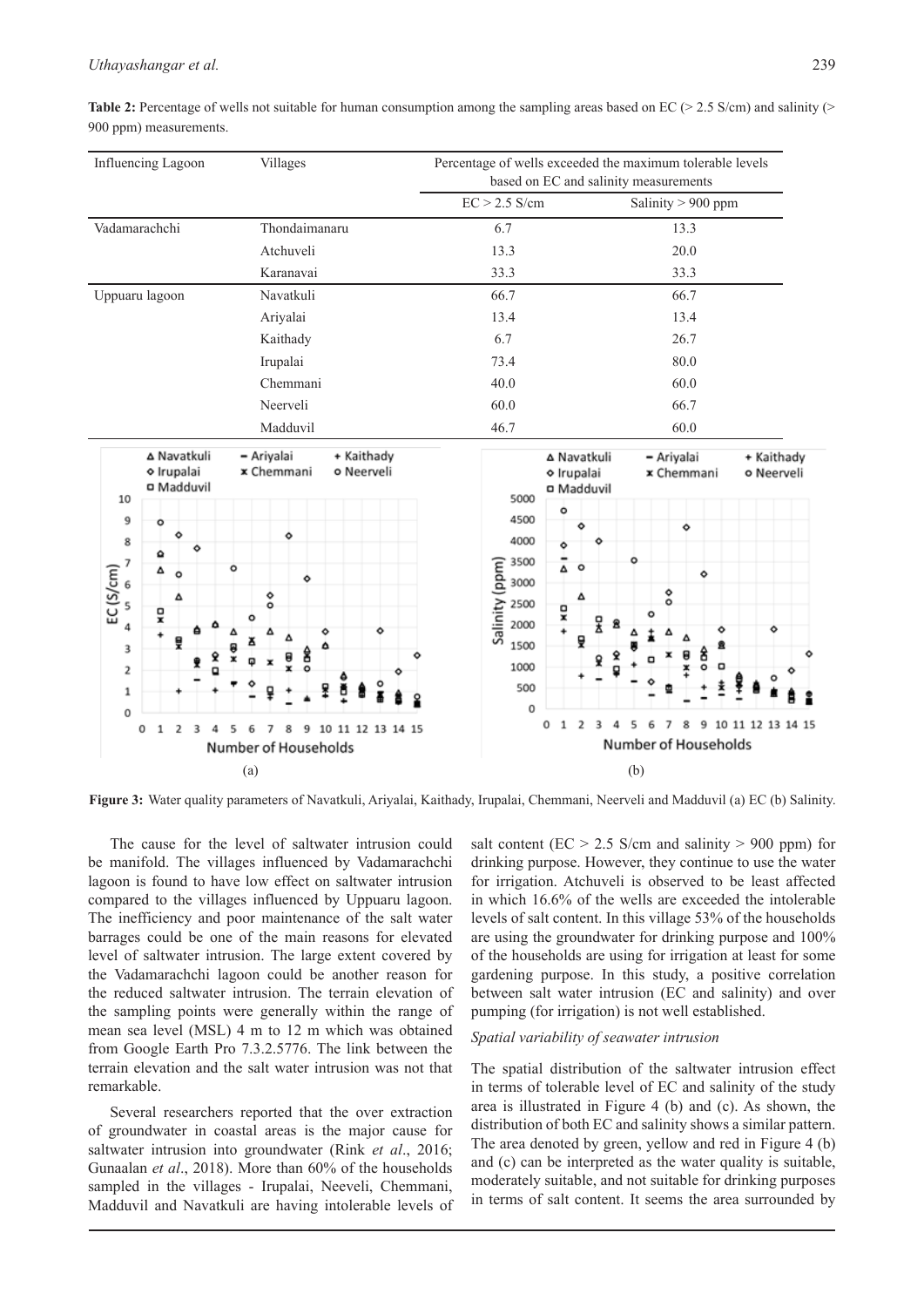

**Figure 4:** Mapping of the spatial distribution of saltwater intrusion (a) study area (b) EC (c) Salinity.

Uppuaru lagoon is prone to salt water intrusion effect compared to the area surrounded by Vadamarachchi lagoon. A similar observation was reported by Balendran *et al*. (2013) and Gunaalan *et al*. (2018) where the southward part of Vadamarachchi lagoon has been affected by severe salt water intrusion effect.

## **CONCLUSIONS**

This study reveals that all the villages sampled have saltwater intrusion effect despite the percentage of wells are affected. More than 60% of the wells in Irupalai, Navatkuli, Chemmani, Neerveli, and Madduvil are highly affected villages where either  $EC$  ( $> 2.5$  S/cm) or salinity (>900ppm) are exceeded the maximum tolerable limits. Thondaimanaru, Atchuveli, Karanavai, Ariyalai and Kaithady are the least affected villages where one third of the wells were observed with more than maximum tolerable level of EC and salinity. The village Irupalai is the highly affected village where 80% of wells are with intolerable levels of salt content whilst Thodaimanaru is the least affected village in which less than 33% of wells are with intolerable salt content.

According to the spatial distribution, the Southern part of the study area is highly affected with saltwater intrusion than the villages located in Northern part. This shows the villages influenced by Vadamarachchi lagoon have lesser effect of saltwater intrusion than the villages influenced by Uppuaru lagoon. The functionality and maintenance of Thondaimanaru barrage may be better than that of Ariyalai barrage in minimizing the saltwater intrusion.

#### **Recommendations**

As the decreasing trend of saline level was observed from the boundary of the lagoon to inland, attempts should be taken to maintain the hydraulic head in saltwater and freshwater transition zone. This can be achieved by proper maintenance of salt water barrages by the relevant authorities to reduce the saltwater intrusion effect. It was further noticed, the household living closer to lagoon extensively

pump the ground water for irrigation purpose even after the groundwater exceeded the tolerable limits of salt content. Continuation of this action may further aggravate the impact of saltwater intrusion. Lack of knowledge of the village households may be the reason for these issues. Therefore, awareness programs should be conducted especially to the people living in the coastal region on the mechanism of saltwater intrusion effect. Moreover, proper water quality monitoring network comprised of regular checkups of water quality parameters especially EC and salinity should be carried out by the relevant governmental or non-governmental organization. In this regard, setting few monitoring wells at the close proximity of lagoons and automated alarming systems would be beneficial. Based on the signal, the nearby households should be instructed to stop over pumping of water for any use. In addition, alternative arrangements should be made to facilitate them to receive adequate water supply through pipe borne water supply systems. Besides this the communities living in coastal region should be encouraged to build the rainwater harvesting system for non-potable uses.

The lack of scientific data in the study area is one of the major drawbacks to understand the dynamics of saltwater intrusion. Therefore, in order to identify the causal factors and to establish strong correlations, further studies are recommended. Data on population, water consumption including irrigation, Geographic Information Systems (GIS) and remote sensing, groundwater flow together with seasonal changes should be incorporated.

# **REFERENCES**

- Arumugam, T. (2013). *A River for Jaffna,* Colombo Telegraph. Available from: https://www. colombotelegraph.com/index.php/a-river-for-jaffna/ (15.01.2018).
- Balendran, S., Udagedara, D.T. and Kumara, C.I. (2013). Investigation of the Effectiveness of Upparu Salt Barrage, Jaffna Peninsula. *Proceedings of 29th Technical Sessions of Geological Society of Sri Lanka*. Pp. 115-